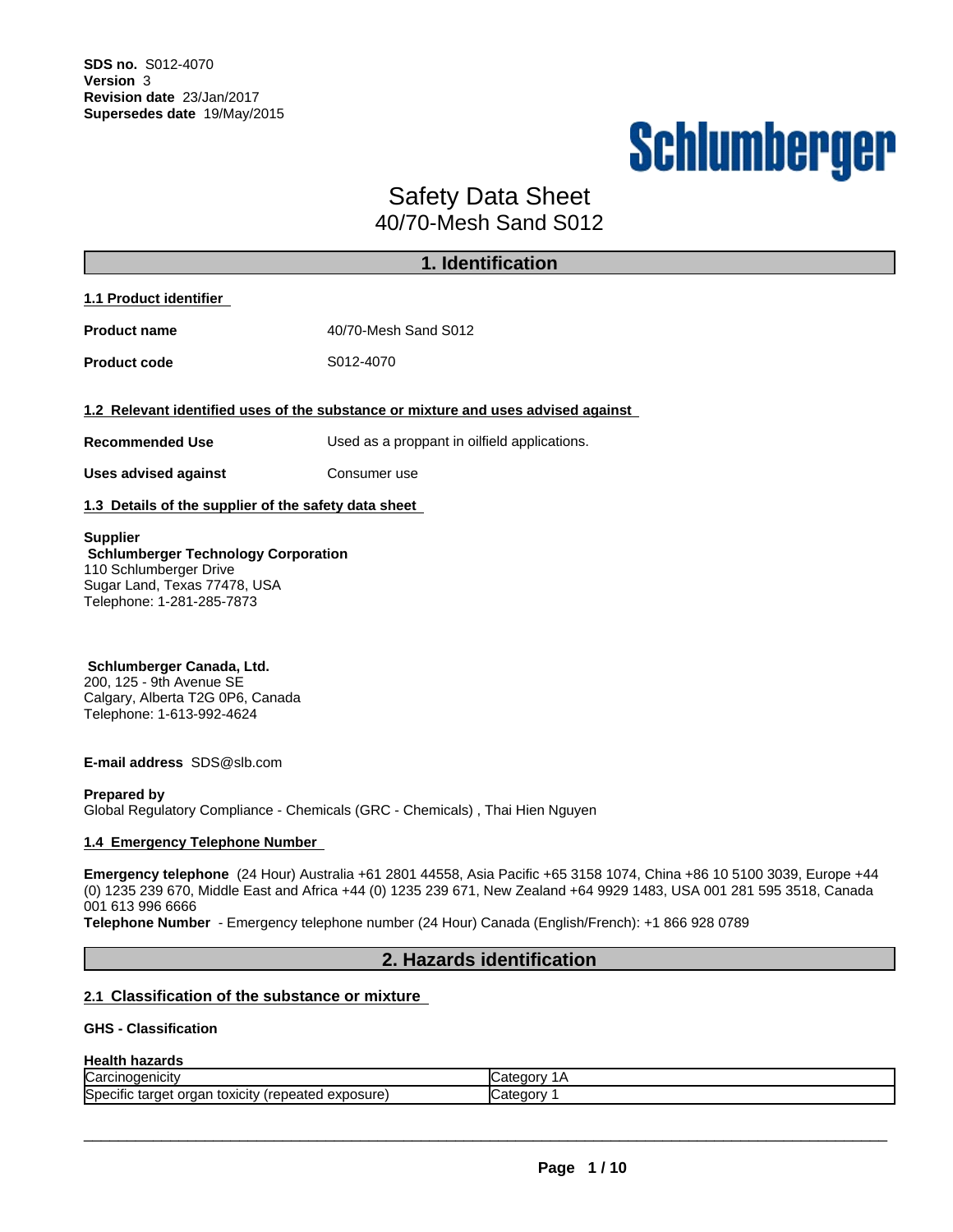**Physical Hazards** Not classified

**Not classified** 

## **2.2 Label elements**



**Signal word** DANGER

#### **Hazard statements**

H350 - May cause cancer

H372 - Causes damage to organs through prolonged or repeated exposure if inhaled

#### **Precautionary statements**

P201 - Obtain special instructions before use P202 - Do not handle until all safety precautions have been read and understood P260 - Do not breathe dust/fume/gas/mist/vapors/spray P264 - Wash face, hands and any exposed skin thoroughly after handling P270 - Do not eat, drink or smoke when using this product P280 - Wear protective gloves/protective clothing/eye protection/face protection P308 + P313 - IF exposed or concerned: Get medical advice/ attention P501 - Dispose of contents/container in accordance with local regulations.

## **Hazards not otherwise classified**

None known

**Unknown acute toxicity** Not applicable.

## **3. Composition/information on Ingredients**

#### **3.1 Substances**

| <b>Chemical Name</b>            | <b>CAS No</b> | Weight-% |
|---------------------------------|---------------|----------|
| . Crvstalline silica<br>Quartz. | 14808-60-7    | 60-100   |

#### **3.2 Mixtures**

Not applicable

#### **Comments**

The product contains other ingredients which do not contribute to the overall classification. The specific chemical identity and/or exact percentage (concentration) of composition has been withheld as a trade secret

IARC Monographs, Vol. 68, 1997, concludes that there is sufficient evidence that inhaled crystalline silica in the form of quartz or cristobalite from occupational sources causes cancer in humans. IARC Classification Group I.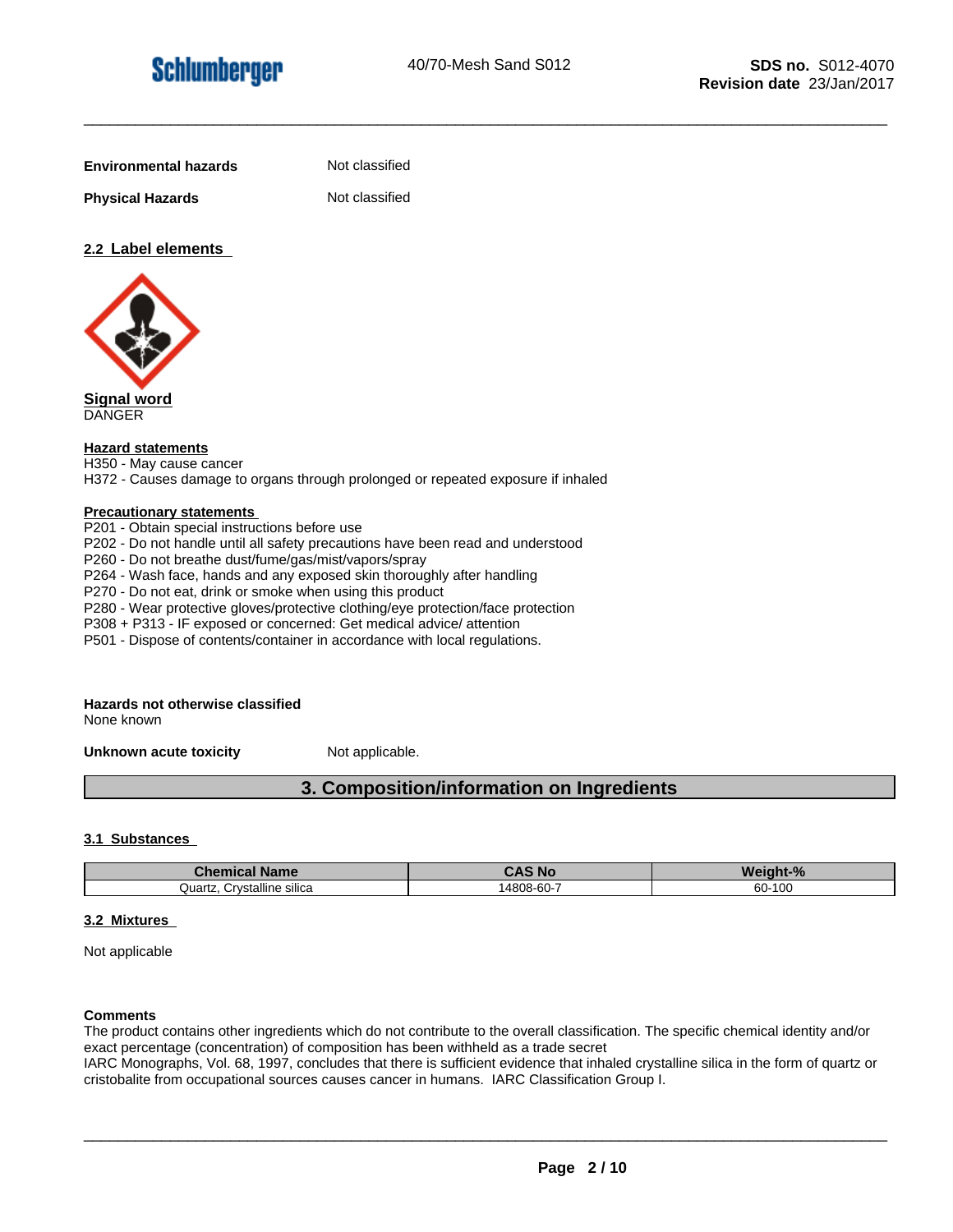## **4. First aid measures**

\_\_\_\_\_\_\_\_\_\_\_\_\_\_\_\_\_\_\_\_\_\_\_\_\_\_\_\_\_\_\_\_\_\_\_\_\_\_\_\_\_\_\_\_\_\_\_\_\_\_\_\_\_\_\_\_\_\_\_\_\_\_\_\_\_\_\_\_\_\_\_\_\_\_\_\_\_\_\_\_\_\_\_\_\_\_\_\_\_\_\_\_\_

## **4.1 First-Aid Measures**

| <b>Inhalation</b>     | If inhaled, remove from area to fresh air. Get medical attention if respiratory irritation<br>develops or if breathing becomes difficult.                                                                          |
|-----------------------|--------------------------------------------------------------------------------------------------------------------------------------------------------------------------------------------------------------------|
| Ingestion             | Rinse mouth. Do not induce vomiting without medical advice. Never give anything by mouth<br>to an unconscious person. Seek medical attention if irritation occurs.                                                 |
| <b>Skin contact</b>   | Wash off immediately with soap and plenty of water. Remove contaminated clothing and<br>shoes. Seek medical attention if irritation occurs.                                                                        |
| Eye contact           | Promptly wash eyes with lots of water while lifting eye lids. Remove contact lenses.<br>Continue to rinse for at least 15 minutes. Get medical attention if any discomfort continues.                              |
|                       | 4.2 Most important symptoms and effects, both acute and delayed                                                                                                                                                    |
| <b>General advice</b> | The severity of the symptoms described will vary dependant of the concentration and the<br>length of exposure. If adverse symptoms develop, the casualty should be transferred to<br>hospital as soon as possible. |
| <b>Main symptoms</b>  |                                                                                                                                                                                                                    |
| <b>Inhalation</b>     | Please see Section 11. Toxicological Information for further information.                                                                                                                                          |
| Ingestion             | Please see Section 11. Toxicological Information for further information.                                                                                                                                          |
| <b>Skin contact</b>   | Please see Section 11. Toxicological Information for further information.                                                                                                                                          |
| Eye contact           | Please see Section 11. Toxicological Information for further information.                                                                                                                                          |
|                       | 4.3 Indication of any immediate medical attention and special treatment needed                                                                                                                                     |
|                       |                                                                                                                                                                                                                    |

**Notes to physician** Treat symptomatically

## **5. Fire-fighting measures**

#### **5.1 Extinguishing media**

#### **Suitable extinguishing media**

Use extinguishing media appropriate for surrounding material.

**Extinguishing media which must not be used for safety reasons** None known.

#### **5.2 Special hazards arising from the substance or mixture**

**Unusual fire and explosion hazards** None known.

**Hazardous combustion products**

Thermal decomposition can lead to release of irritating gases and vapors.

#### **5.3 Advice for firefighters**

#### **Special protective equipment for fire-fighters**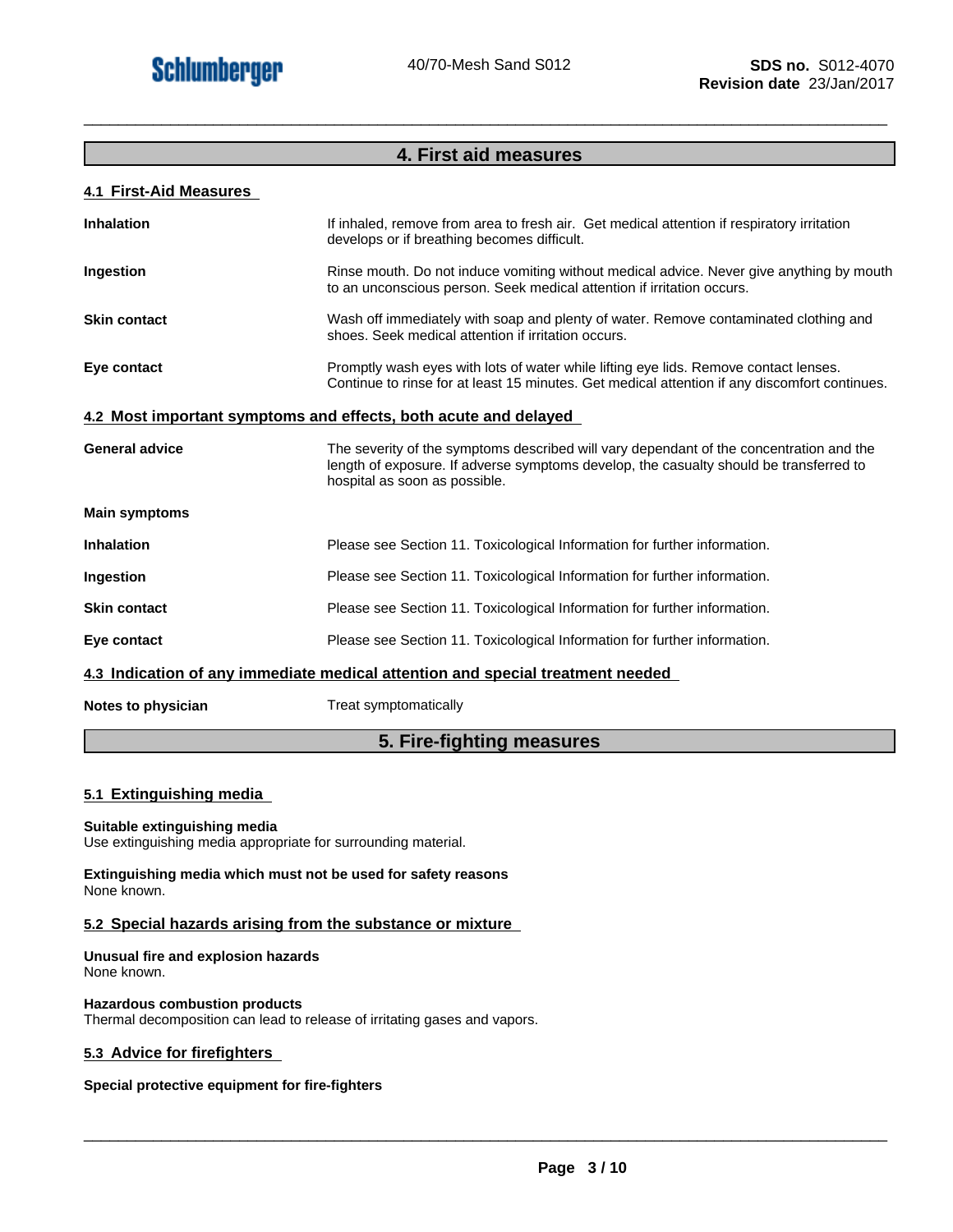As in any fire, wear self-contained breathing apparatus and full protective gear.

#### **Special Fire-Fighting Procedures**

Containers close to fire should be removed immediately or cooled with water.

#### **6. Accidental release measures**

#### **6.1 Personal precautions, protective equipment and emergency procedures**

Do not get on skin or clothing. Wash thoroughly after handling. Use personal protective equipment. See also section 8.

#### **6.2 Environmental precautions**

The product should not be allowed to enter drains, water courses or the soil.

#### **Environmental exposure controls**

Avoid release to the environment. Local authorities should be advised if significant spillages cannot be contained.

#### **6.3 Methods and material for containment and cleaning up**

#### **Methods for containment**

Prevent further leakage or spillage if safe to do so. Cover powder spill with plastic sheet or tarp to minimize spreading.

#### **Methods for cleaning up**

Avoid dust formation. Sweep up and shovel into suitable containers for disposal. Material becomes slippery when wet. Use caution if wet. After cleaning, flush away traces with water.

#### **6.4 Reference to other sections**

See section 13 for more information.

## **7. Handling and storage**

#### **7.1 Precautions for safe handling**

#### **Handling**

Handle in accordance with good industrial hygiene and safety practice. Avoid contact with skin and eyes. Avoid handling causing generation of dust. Material becomes slippery when wet. Use caution if wet. Avoid breathing dust; if exposed to high dust concentration, leave area immediately.

#### **Hygiene measures**

Use good work and personal hygiene practices to avoid exposure. Do not eat, drink or smoke when using this product. Wash hands and face before breaks and immediately after handling the product.

#### **7.2 Conditions for safe storage, including any incompatibilities**

**Technical measures/precautions** Ensure adequate ventilation. Provide appropriate exhaust ventilation at places where dust is formed. Keep airborne concentrations below exposure limits. **Storage precautions** Keep containers tightly closed in a dry, cool and well-ventilated place.

## **8. Exposure controls/personal protection**

#### **8.1 Control parameters**

| Component                           | ACGIH TLV                                 | <b>OSHA PE</b><br>. |
|-------------------------------------|-------------------------------------------|---------------------|
| <br>Crystalline<br>sılıca<br>Quartz | $\sim$<br>ma/m <sup>3</sup><br>J.UZ*<br>້ | +able ∠∹<br>See     |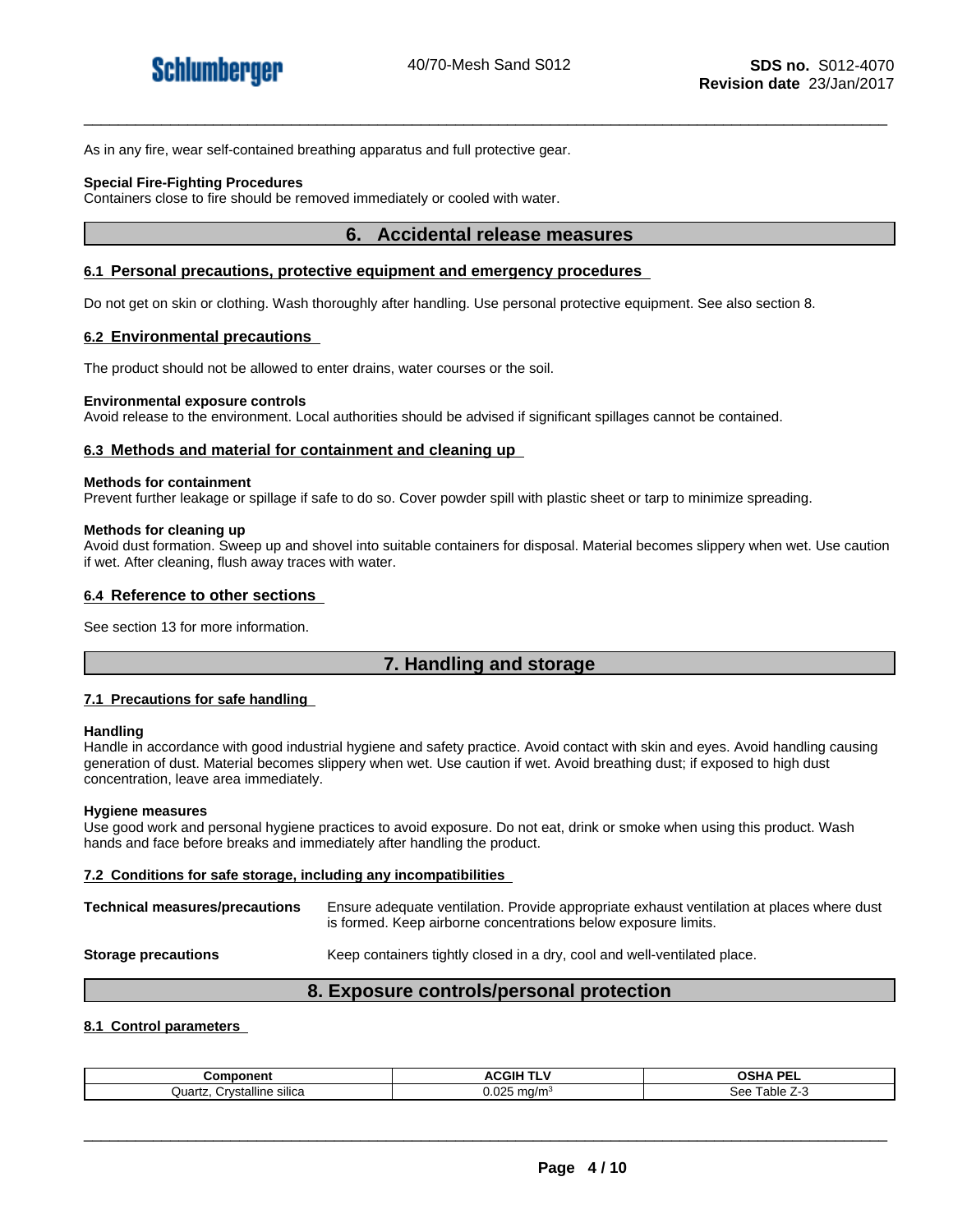

14808-60-7 ( 60-100 )

Quartz, Crystalline silica

OSHA - Final PELs - Table Z-3 Mineral Dusts

(30)/(%SiO2 + 2) mg/m<sup>3</sup> TWA, total dust; (250)/(%SiO2 + 5) mppcf TWA, respirable fraction; (10)/(%SiO2 + 2) mg/m<sup>3</sup> TWA, respirable fraction

#### **8.2 Exposure controls**

All chemical Personal Protective Equipment (PPE) should be selected based on an assessment of both the chemical hazard present and the risk of exposure to those hazards. The PPE recommendations below are based on an assessment of the chemical hazards associated with this product. Where this product is used in a mixture with other products or fluids, additional hazards may be created and as such further assessment of risk may be required. The risk of exposure and need of respiratory protection will vary from workplace to workplace and should be assessed by the user in each situation.

#### **Engineering measures to reduce exposure**

Ensure adequate ventilation. Mechanical ventilation or local exhaust ventilation is required.

#### **Personal protective equipment**

| Eye protection                | Tightly fitting safety goggles.                                                                                                                                                                                                                                                                                                                                                                                                                                                                                                      |
|-------------------------------|--------------------------------------------------------------------------------------------------------------------------------------------------------------------------------------------------------------------------------------------------------------------------------------------------------------------------------------------------------------------------------------------------------------------------------------------------------------------------------------------------------------------------------------|
| <b>Hand protection</b>        | Wear chemical resistant gloves such as nitrile or neoprene. Frequent change is advisable                                                                                                                                                                                                                                                                                                                                                                                                                                             |
| <b>Respiratory Protection</b> | All respiratory protection equipment should be used within a comprehensive respiratory<br>protection program that meets the requirements of 29 CFR 1910.134 (U.S. OSHA<br>Respiratory Protection Standard) or local equivalent. If exposed to airborne particles of this<br>product use at least a NIOSH-approved N95 half-mask disposable or re-useable particulate<br>respirator. In work environments containing oil mist/aerosol use at least a NIOSH-approved<br>P95 half-mask disposable or re-useable particulate respirator. |
| Skin and body protection      | Wear appropriate personal protective clothing to prevent skin contact, Eye wash and<br>emergency shower must be available at the work place.                                                                                                                                                                                                                                                                                                                                                                                         |
| <b>Hygiene measures</b>       | Wash hands before breaks and immediately after handling the product, Remove and wash<br>contaminated clothing before re-use.                                                                                                                                                                                                                                                                                                                                                                                                         |

#### **9. Physical and chemical properties**

#### **9.1 Information on basic physical and chemical properties**

| <b>Physical state</b>            | Solid                    |         |  |
|----------------------------------|--------------------------|---------|--|
| Appearance                       | Granules                 |         |  |
| Color                            | Tan or White             |         |  |
| Odor                             | Odorless                 |         |  |
| <b>Odor threshold</b>            | Not applicable           |         |  |
| <b>Property</b>                  | Values                   | Remarks |  |
| рH                               | Not applicable           |         |  |
| pH @ dilution                    |                          |         |  |
| Melting / freezing point         | > 1600 °C / 2912 °F      |         |  |
| Boiling point/range              | No information available |         |  |
| <b>Flash point</b>               | Not applicable           |         |  |
| Evaporation rate (BuAc =1)       | No information available |         |  |
| Flammability (solid, gas)        | Not applicable           |         |  |
| <b>Flammability Limit in Air</b> |                          |         |  |
| Upper flammability limit         | No information available |         |  |
| Lower flammability limit         | No information available |         |  |
| Vapor pressure                   | No information available |         |  |
| Vapor density                    | No information available |         |  |
| <b>Specific gravity</b>          | $2.5 - 2.7$              | @20 °C  |  |
| <b>Bulk density</b>              | 1100 - 1600 kg/cm3       |         |  |
|                                  |                          |         |  |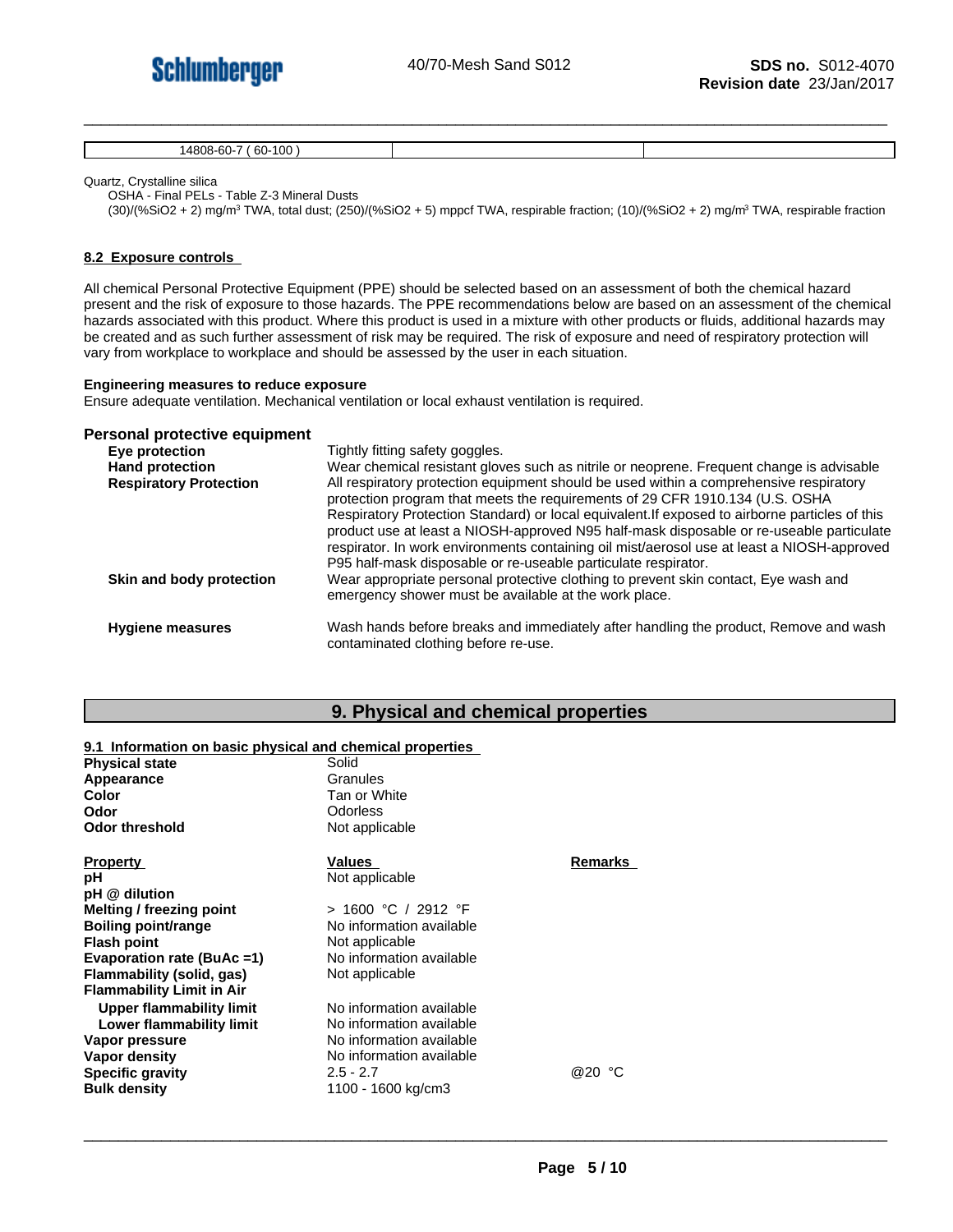## **Schlumberger**

\_\_\_\_\_\_\_\_\_\_\_\_\_\_\_\_\_\_\_\_\_\_\_\_\_\_\_\_\_\_\_\_\_\_\_\_\_\_\_\_\_\_\_\_\_\_\_\_\_\_\_\_\_\_\_\_\_\_\_\_\_\_\_\_\_\_\_\_\_\_\_\_\_\_\_\_\_\_\_\_\_\_\_\_\_\_\_\_\_\_\_\_\_

| <b>Water solubility</b>                                                                            | Insoluble in water                                                                                           |
|----------------------------------------------------------------------------------------------------|--------------------------------------------------------------------------------------------------------------|
| Solubility in other solvents                                                                       | No information available                                                                                     |
| <b>Autoignition temperature</b>                                                                    | No information available                                                                                     |
| <b>Decomposition temperature</b>                                                                   | No information available                                                                                     |
| <b>Kinematic viscosity</b>                                                                         | No information available                                                                                     |
| <b>Dynamic viscosity</b>                                                                           | No information available                                                                                     |
| log Pow                                                                                            | No information available                                                                                     |
| <b>Explosive properties</b>                                                                        | Not applicable                                                                                               |
| <b>Oxidizing properties</b>                                                                        | None known.                                                                                                  |
| 9.2 Other information<br>Pour point<br><b>Molecular weight</b><br>VOC content(%)<br><b>Density</b> | No information available<br>No information available<br>No information available<br>No information available |

## **10. Stability and reactivity**

#### **10.1 Reactivity**

React with hydrofluoric acid (HF) forming toxic gas (SiF4).

## **10.2 Chemical stability**

Stable under normal temperature conditions and recommended use.

#### **10.3 Possibility of Hazardous Reactions**

#### **Hazardous polymerization**

Hazardous polymerization does not occur.

#### **10.4 Conditions to avoid**

Avoid dust formation.

#### **10.5 Incompatible materials**

Hydrofluoric acid (HF). Strong oxidizing agents. Strong acids. Strong bases.

#### **10.6 Hazardous decomposition products**

See Section 5.2.

## **11. Toxicological information**

#### **11.1 Information on toxicological effects**

| <b>Acute toxicity</b><br><b>Inhalation</b> | Inhalation of dust may cause shortness of breath, tightness of the chest, a sore throat and<br>cough. Repeated or prolonged inhalation of crystalline silica dust can cause delayed lung<br>injury, and other diseases, including silicosis and lung cancer. |
|--------------------------------------------|--------------------------------------------------------------------------------------------------------------------------------------------------------------------------------------------------------------------------------------------------------------|
| Eye contact                                | Dust may cause mechanical irritation.                                                                                                                                                                                                                        |
| <b>Skin contact</b>                        | Repeated exposure may cause skin dryness or cracking.                                                                                                                                                                                                        |
| <b>Ingestion</b>                           | Ingestion may cause stomach discomfort.                                                                                                                                                                                                                      |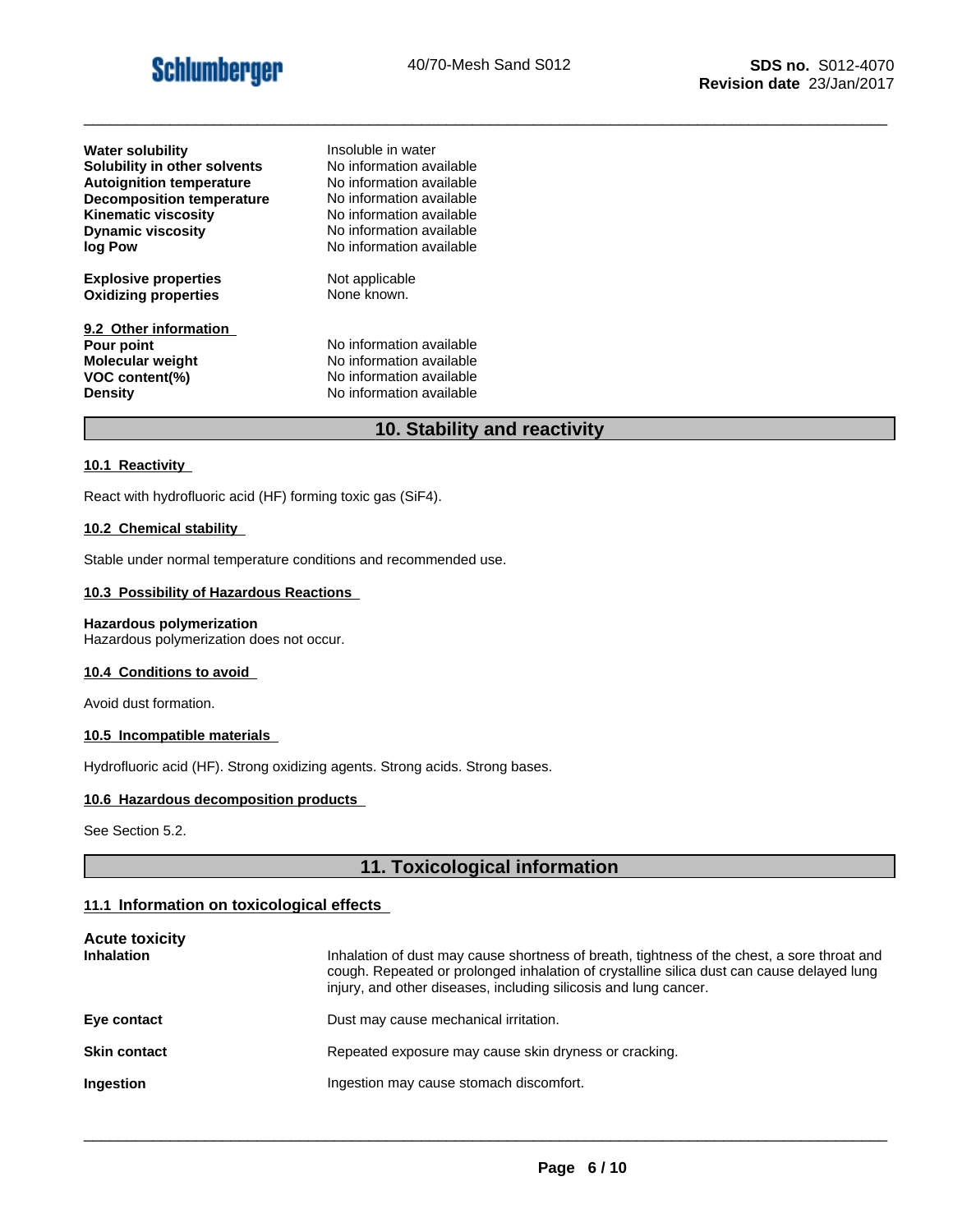| $1$ ham<br><b>\ame</b><br>emical                  | Oral                                                   | ---<br>Dermal                            | mnaiauon<br>.<br>. .                                   |
|---------------------------------------------------|--------------------------------------------------------|------------------------------------------|--------------------------------------------------------|
| $\ddotsc$<br>`rvstalline<br>Quartz<br>sılıca<br>ື | $-02$<br>.<br>1/ka<br>m<br>$ \sim$<br>ن =<br>nai<br>u. | <b>Hable</b><br>ava<br>40.1<br>NΟ<br>۔ ا | available<br>$A^{\sim}$<br>N <sub>C</sub><br>ud<br>. . |

| <b>Chemical Name</b>                                               | IARC Group 1 or 2                                                                                         | <b>ACGIH - Carcinogens</b>                                                           | <b>OSHA listed carcinogens</b>                                                         | <b>NTP</b>             |  |
|--------------------------------------------------------------------|-----------------------------------------------------------------------------------------------------------|--------------------------------------------------------------------------------------|----------------------------------------------------------------------------------------|------------------------|--|
| Quartz, Crystalline silica                                         | Group 1; Monograph 100C<br>[2012] Monograph 100C<br>[2012] (listed under<br>Crystalline silica inhaled in | A2 - Suspected Human<br>Carcinogen                                                   | Listed                                                                                 | Known Human Carcinogen |  |
|                                                                    | the form of quartz or<br>cristobalite from<br>occupational sources);                                      |                                                                                      |                                                                                        |                        |  |
|                                                                    | Monograph 68 [1997]<br>Group 1; Monograph 68<br>[1997]                                                    |                                                                                      |                                                                                        |                        |  |
| <b>Sensitization</b>                                               | Not classified.                                                                                           |                                                                                      |                                                                                        |                        |  |
| <b>Mutagenic effects</b>                                           |                                                                                                           |                                                                                      | This product does not contain any known or suspected mutagens.                         |                        |  |
| Carcinogenicity                                                    |                                                                                                           | Group 1 as known to cause lung cancer in humans, if inhaled.                         | Contains a known or suspected carcinogen. Crystalline silica dust is listed by IARC in |                        |  |
| <b>Reproductive toxicity</b>                                       |                                                                                                           | This product does not contain any known or suspected reproductive hazards.           |                                                                                        |                        |  |
| <b>Developmental toxicity</b>                                      |                                                                                                           | Not known to cause birth defects or have a deleterious effect on a developing fetus. |                                                                                        |                        |  |
| <b>Routes of exposure</b>                                          |                                                                                                           | Inhalation. Skin contact. Eye contact.                                               |                                                                                        |                        |  |
| <b>Routes of entry</b>                                             | Inhalation.                                                                                               |                                                                                      |                                                                                        |                        |  |
| Specific target organ toxicity (single Not classified<br>exposure) |                                                                                                           |                                                                                      |                                                                                        |                        |  |
| Specific target organ toxicity<br>(repeated exposure)              | Category 1.                                                                                               |                                                                                      |                                                                                        |                        |  |
| <b>Target organ effects</b>                                        | Lungs. Respiratory system.                                                                                |                                                                                      |                                                                                        |                        |  |
| <b>Aspiration hazard</b>                                           | Not classified.                                                                                           |                                                                                      |                                                                                        |                        |  |

## **12. Ecological information**

## **12.1 Toxicity**

#### **Toxicity to algae** See component information below.

#### **Toxicity to fish**

See component information below.

## **Toxicity to daphnia and other aquatic invertebrates**

See component information below.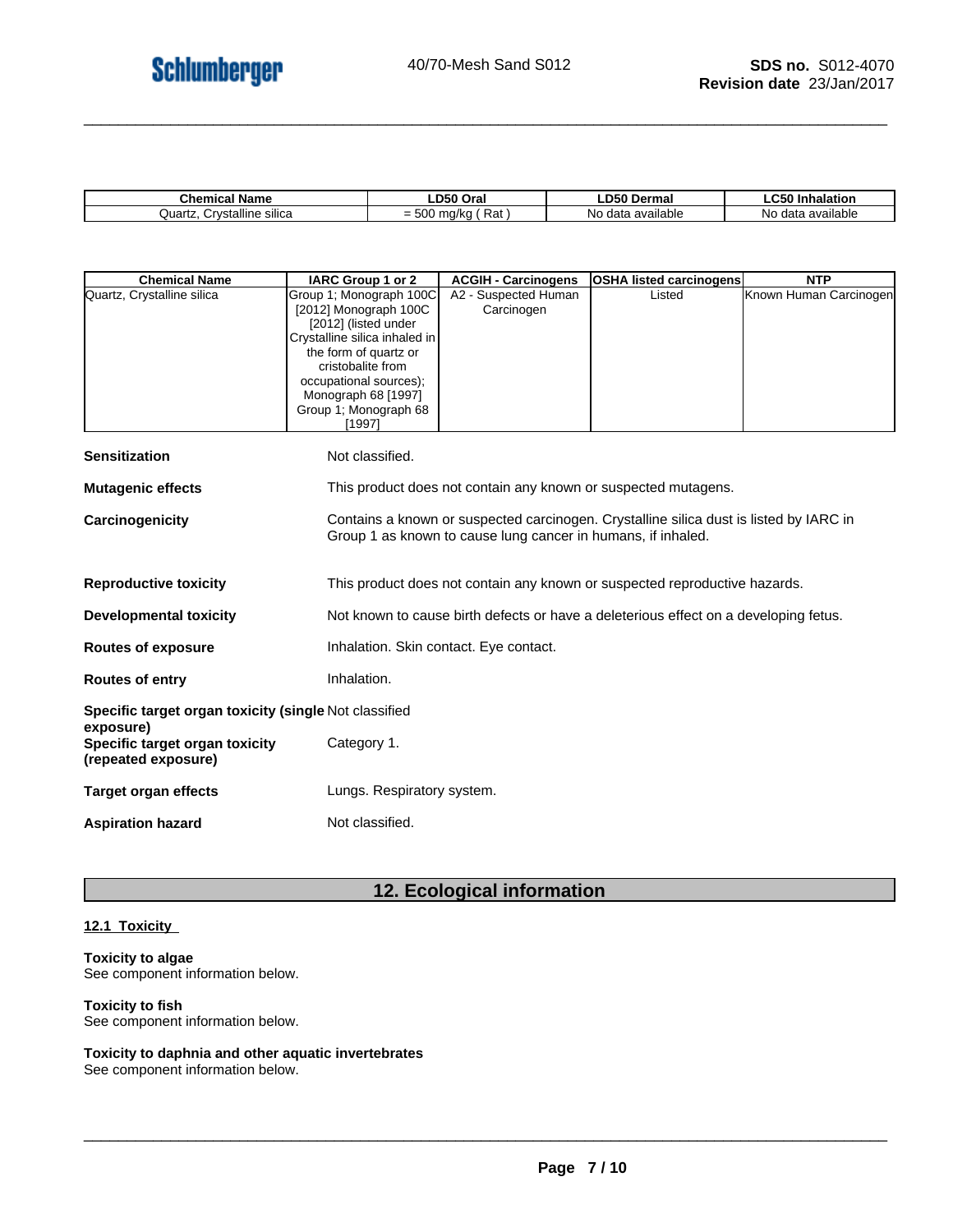

| <b>Chemical Name</b> | $\mathbf{a}$<br>⊺oxicitv to fish | Toxicity to algae     | / to daphnia and other<br><b>Toxicity to</b><br>aquatic invertebrates |
|----------------------|----------------------------------|-----------------------|-----------------------------------------------------------------------|
| Quartz               | information available            | information available | No information available                                              |
| Crystalline silica   | No ir                            | NO.                   |                                                                       |

#### **12.2 Persistence and degradability**

Not applicable.

#### **12.3 Bioaccumulative potential**

Not applicable.

#### **12.4 Mobility in soil**

No information available.

#### **12.5 Results of PBT and vPvB assessment**

This preparation contains no substance considered to be persistent, bioaccumulating nor toxic (PBT) This preparation contains no substance considered to be very persistent nor very bioaccumulating (vPvB)

#### **12.6 Other adverse effects.**

None known. Check for additional information in sect. 7.

## **13. Disposal considerations**

#### **13.1 Waste treatment methods**

| <b>Disposal Method</b>        | Disposal should be made in accordance with federal, state and local regulations.  |
|-------------------------------|-----------------------------------------------------------------------------------|
| <b>Contaminated packaging</b> | Empty containers should be taken for local recycling, recovery or waste disposal. |

## **14. Transport information**

| 14.1. UN number             |               |
|-----------------------------|---------------|
| UN No. (DOT)                | Not regulated |
| UN No. (TDG)                | Not regulated |
| UN/ID No. (ADR/RID/ADN/ADG) | Not regulated |
| UN No. (IMDG)               | Not regulated |
| UN No. (ICAO)               | Not regulated |

**14.2. UN proper shipping name** The product is not covered by international regulation on the transport of dangerous goods

| 14.3 Hazard class(es)               |               |
|-------------------------------------|---------------|
| <b>DOT Hazard class</b>             | Not regulated |
| <b>TDG Hazard class</b>             | Not regulated |
| <b>ADR/RID/ADN/ADG Hazard class</b> | Not regulated |
| <b>IMDG Hazard class</b>            | Not regulated |
| <b>ICAO Hazard class/division</b>   | Not regulated |

**14.4 Packing group**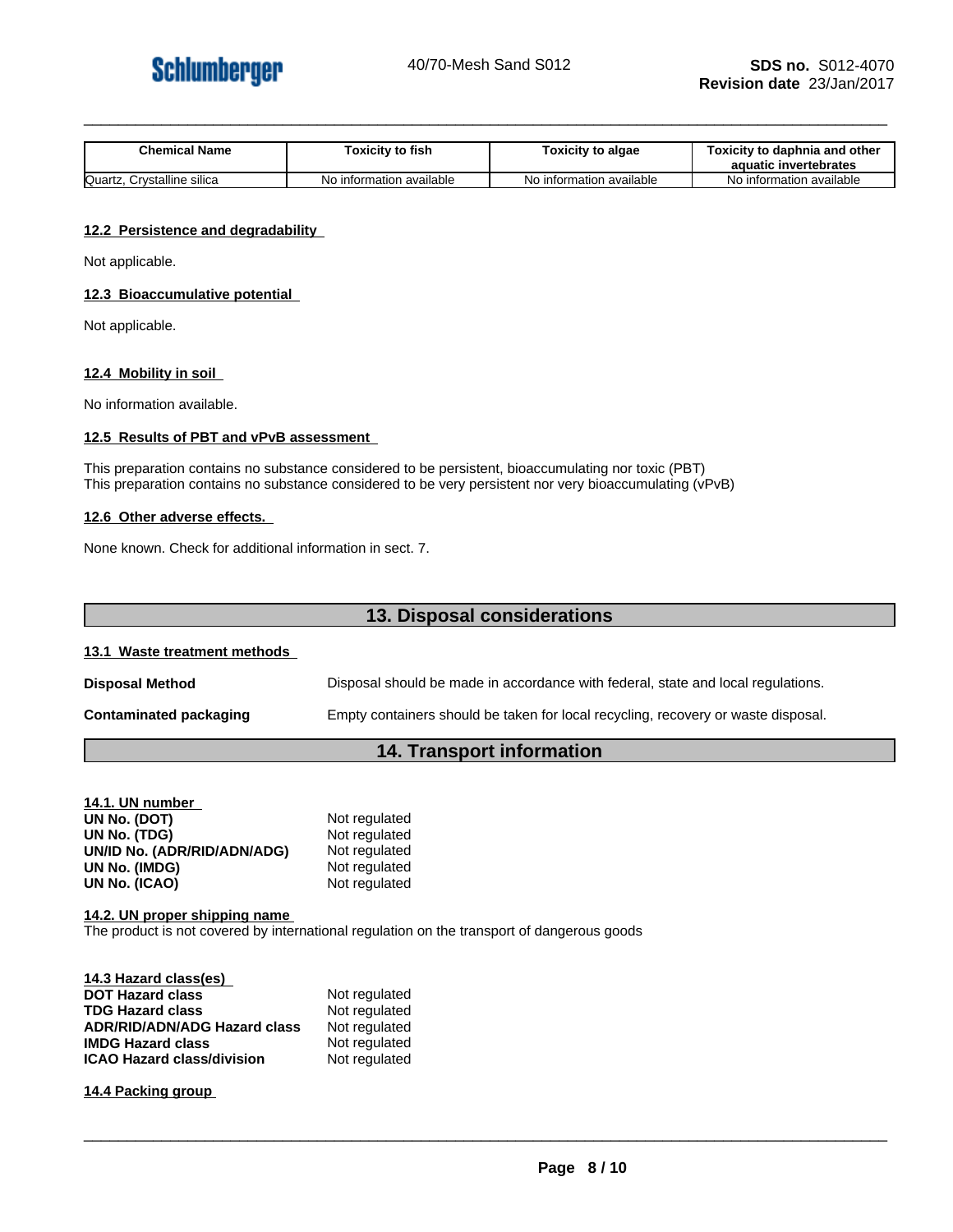

| <b>DOT Packing group</b>      | Not regulated |
|-------------------------------|---------------|
| <b>TDG Packing group</b>      | Not regulated |
| ADR/RID/ADN/ADG Packing group | Not regulated |
| <b>IMDG Packing group</b>     | Not regulated |
| <b>ICAO Packing group</b>     | Not regulated |

**14.5 Environmental hazard** No

**14.6 Special precautions** None

## **15. Regulatory information**

**International inventories**

**USA (TSCA)** Complies **Canada (DSL)** Complies<br> **Complies**<br> **Complies**<br> **Complies European Union (EINECS and ELINCS) Philippines (PICCS)** Complies **Japan (ENCS)** Complies **China (IECSC)** Complies<br> **Australia (AICS)** Complies<br>
Complies **Australia (AICS)** Complies **Korean (KECL)**<br> **New Zealand (NZIoC)**<br> **New Zealand (NZIoC) New Zealand (NZIoC)** 

#### **U.S. Federal and State Regulations**

#### **SARA 311/312 Hazard Categories**

Delayed (chronic) health hazard.

| <b>Chemical</b><br>Name                                  | $I$ TDO<br>302<br>υs<br>.SAF<br>،KP | $\mathbf{A}$ $\mathbf{A}$<br>242<br>וסו<br>.<br>$\sim$ | DC.<br><b>RW</b> |
|----------------------------------------------------------|-------------------------------------|--------------------------------------------------------|------------------|
| Quartz<br>;rvstalline∶<br>. eilion<br>∵∀ات<br>ιιυ διιιυα | IN/                                 | $N$ /                                                  | N/               |

#### **State Comments**

Proposition 65: This product contains chemical(s) considered by the State of California's Safe Drinking Water and Toxic Enforcement Act of 1986 to cause cancer and/or reproductive toxicity.

#### **Quartz, Crystalline silica**

**Cancer** 

#### **Canadian Classification**

This Safety Data Sheet has been prepared in compliance with the Hazardous Products Regulations.

## **16. Other information**

**Supersedes date** 19/May/2015